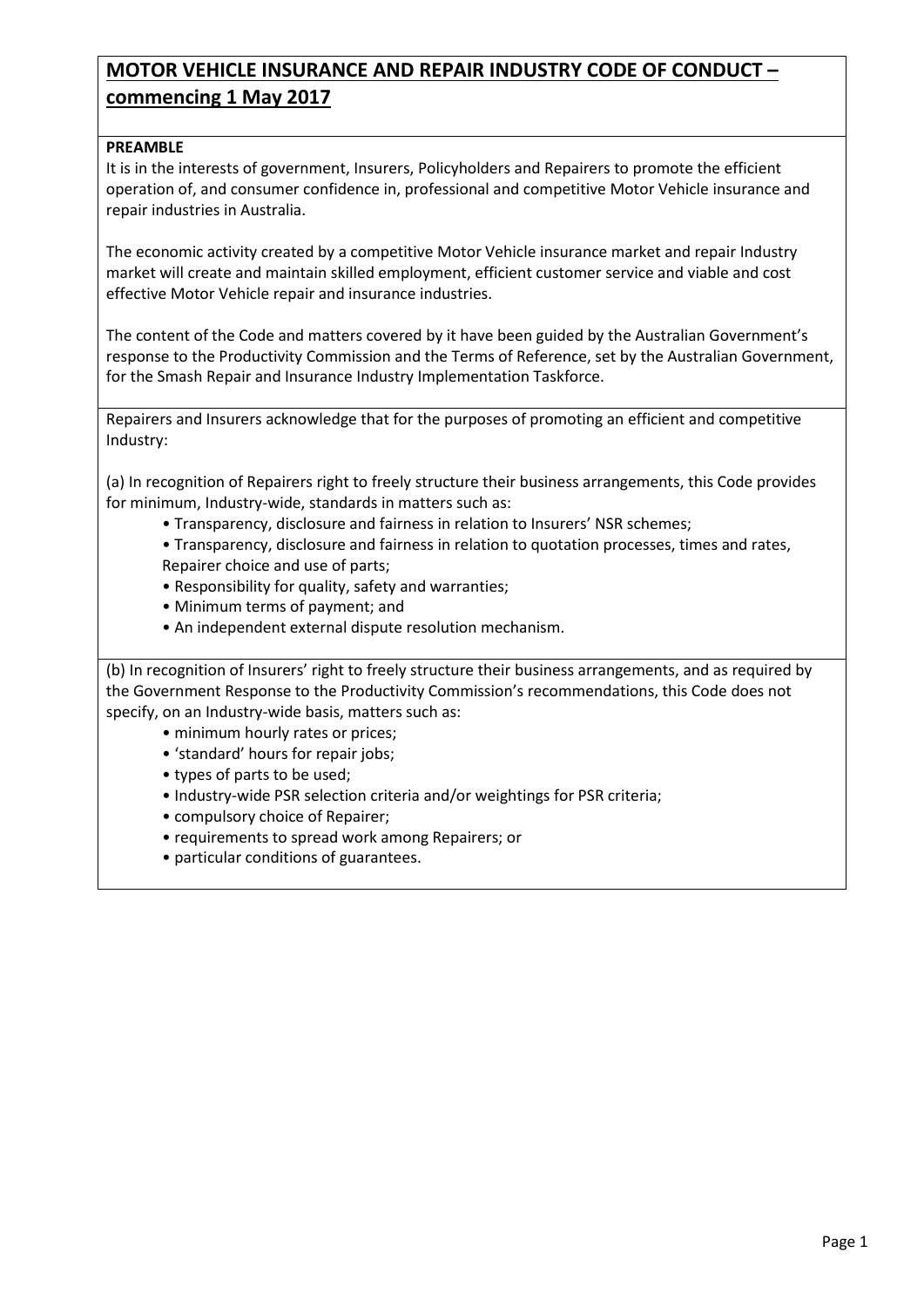## **1 PRINCIPLES OF THE CODE**

This Code is intended to promote transparent, informed, effective and co-operative relationships between smash repairers and insurance companies, based on mutual respect and open communication.

Signatories agree to observe high standards of honesty, integrity and good faith in conducting their business with each other and in the provision of services to Customers, and observe Australian Law.

The Code will specify standards of fair-trading, process and transparency in the relationship between Insurers and Repairers. There should not be any alteration to the commercial relationships between individual Insurers and Repairers, other than as provided in this Code and in accordance with the principles of the Code.

The Code will provide efficient, accessible and transparent dispute resolution processes for issues arising between individual Repairers and individual Insurers.

The Code should also provide Signatories with access to the Code Website in which disputes can be lodged and recorded.

Insurers and Repairers agree they have a responsibility to ensure vehicle repairs are authorised and carried out in a professional manner and to ensure that the safety, structural integrity, Presentation and utility of the vehicle are restored. In doing so:

1.1 Insurers will authorise repairs covered by the Policy with the objective of:

(a) restoring the safety, structural integrity, Presentation and utility of the Motor Vehicle; (b) complying with relevant Australian law; and

(c) Fulfilling their obligations to the Policyholder in accordance with the provisions of their Policy and the provisions of the General Insurance Code of Practice relating to insurance claims.

1.2 Repairers will carry out repairs with the objective of:

(a) restoring the safety, structural integrity Presentation and utility of the Motor Vehicle; (b) complying with relevant Australian law; and

(c) Fulfilling their obligations to the Insurer under the provisions of the applicable contract of repair.

1.3 Signatories agree that at all times they, their staff and their representatives will behave in a professional and courteous manner. This includes not engaging in, condoning, or permitting behaviour that is offensive, harassing, threatening, inappropriate, abusive, bullying or intimidating.

1.4 Signatories should seek to resolve their disputes informally wherever possible.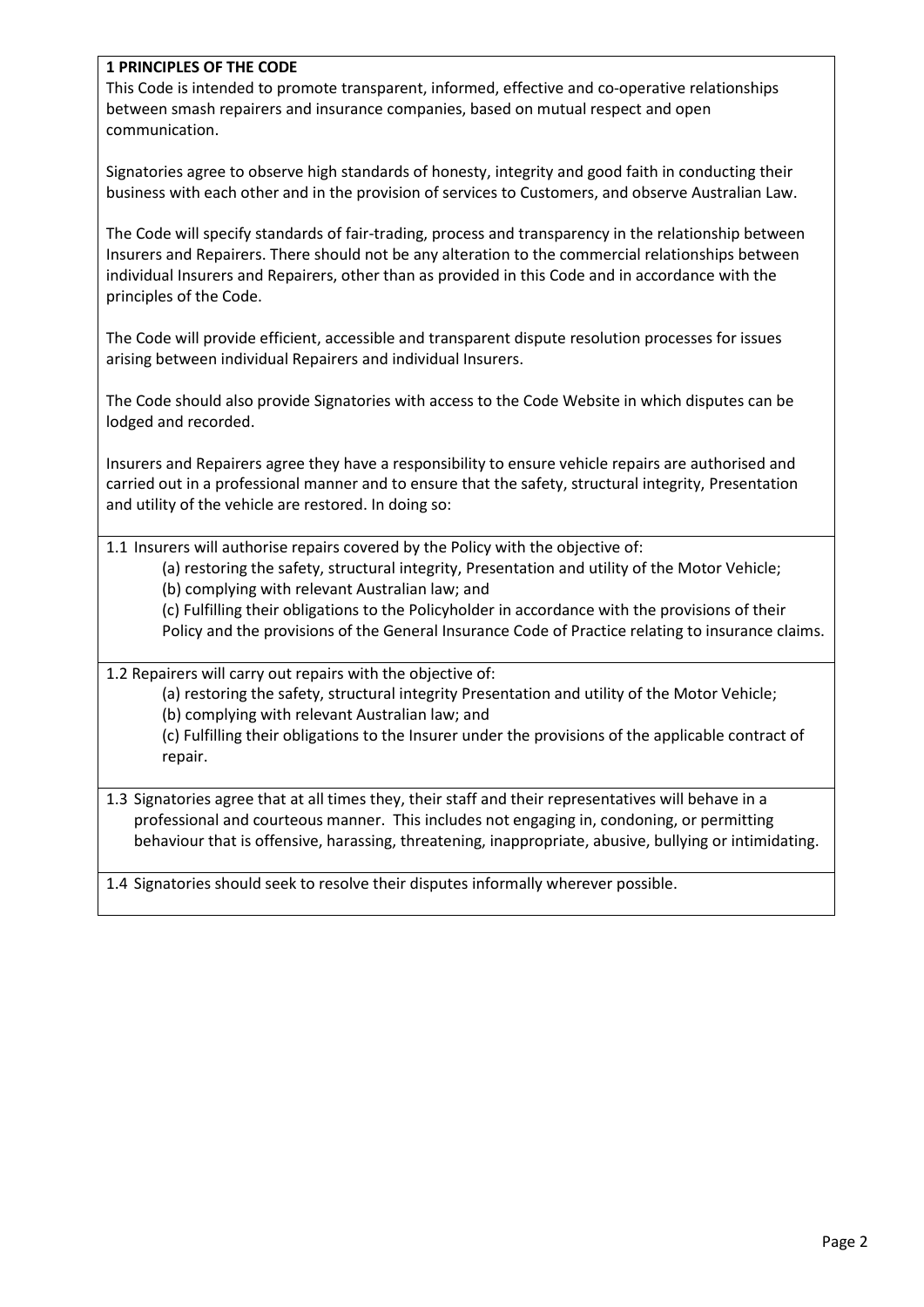### **2 SCOPE**

The Code is mandatory in New South Wales and is a voluntary Code in other jurisdictions across Australia and applies to all Signatories. Signatories agree to be bound by the Code. Signatories agree that they will promote the Code and encourage non-Signatory Repairers and Insurers to become Signatories. Repairers and Insurers are encouraged to use the Code as a good practice guide in helping to settle disputes even if they are not Signatories.

This Code does not give rise to any legal relationship between Insurers and Repairers, other than any Code compliance required by law.

Where there is any conflict or inconsistency between this Code and any Australian law, that law prevails.

Nothing in the Code shall override existing legal rights and requirements between Insurers and their Customers.

The provisions of this Code are subject to relevant Australian law, including common law rights and obligations.

Nothing in this Code effects or prohibits the rights of either party to pursue dispute resolution elsewhere.

#### **2.1 Signatories**

A Person may become a Signatory by lodging a Code Signatory Notification Form with the CAC.

A Person ceases to be a Signatory by lodging a written notice advising the CAC they no longer wish to be a Signatory.

A Person may be required to comply with this Code by law.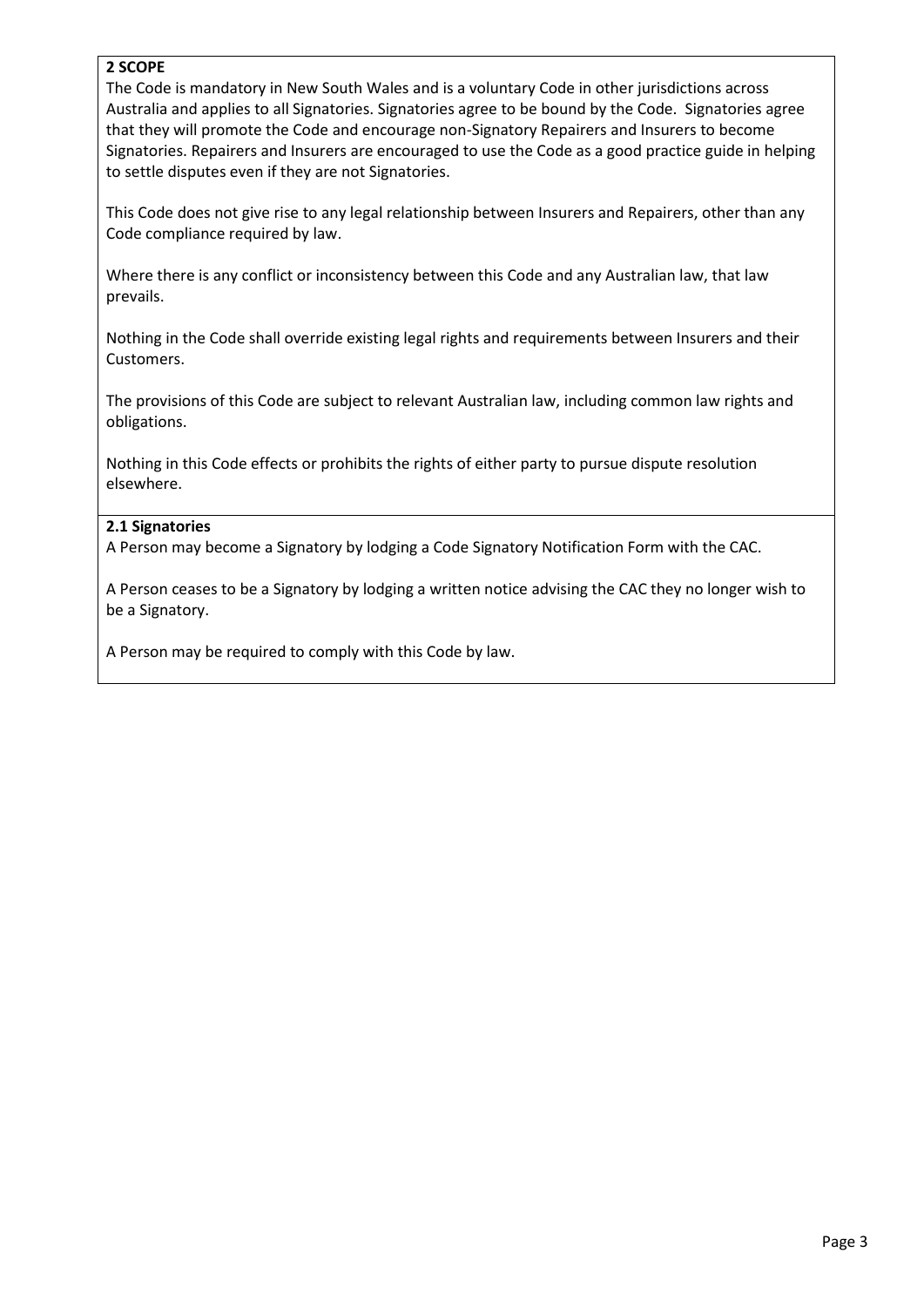#### **3. DEFINITIONS In this Code:**

**"Applicant"** means the Person who starts an IDR, Mediation or Determination dispute process set out in clause 10, 11 or 12 of the Code.

**"Approved Determination Provider"** means a person, business, agency or group named in Schedule 2 of the Code.

**"Approved Determination Scheme"** is a dispute resolution process which follows the completion of both IDR and Mediation under this Code, as established by the CAC and published on the Code Website.

**"Approved Mediation Provider"** means a person, business, agency or group named in Schedule 1 of the Code.

**"Assessor"** means an employee, assessing contractor or agent of an Insurer, who is engaged to assess Motor Vehicle accident damage and/or negotiate Repair Estimates between Insurers and Repairers.

**"AUR Training Package"** means a national training package as approved by the Australian Government.

**"Business Ownership Structure"** means the principal owners of the business, or parent entity, which includes any other Person taking a financial interest in the business ownership.

**"CAC"** means the Code Administration Committee established in accordance with subclause 12.1 of this Code.

**"Choice of Repairer Policy"** means an Insurer's Policy terms in relation to whether it allows the Policyholder any choice, or otherwise, as to selection of Repairer.

**"Claimant"** means a Person covered by a Policy or a Person who has a claim against a Person covered by a Policy.

**"Code"** means the voluntary national Motor Vehicle Insurance and Repair Industry Code as agreed by the Smash Repair and Insurance Industry Implementation Taskforce on 23 May 2006 and any changes as agreed from time to time by the CAC.

**"Code Approved Assessor"** means an Assessor who complies with clause 4.3 of this code.

**"Code Approved Estimator"** means an estimator who complies with clauses 4.4 of this Code.

**"Code Website"** means www.abrcode.com.au.

**"Customer"** means a Policyholder and or Claimant.

**"Determination"** means the binding dispute resolution process referred to in clause 12 of the Code.

**"Event"** means an ICA classified event.

**"ICA"** means the Insurance Council of Australia Limited.

**"IDR"** means Internal Dispute Resolution process established by an Insurer under clause 11.2 of this Code.

**"Industry"** means the Motor Vehicle insurance and repair industries in Australia.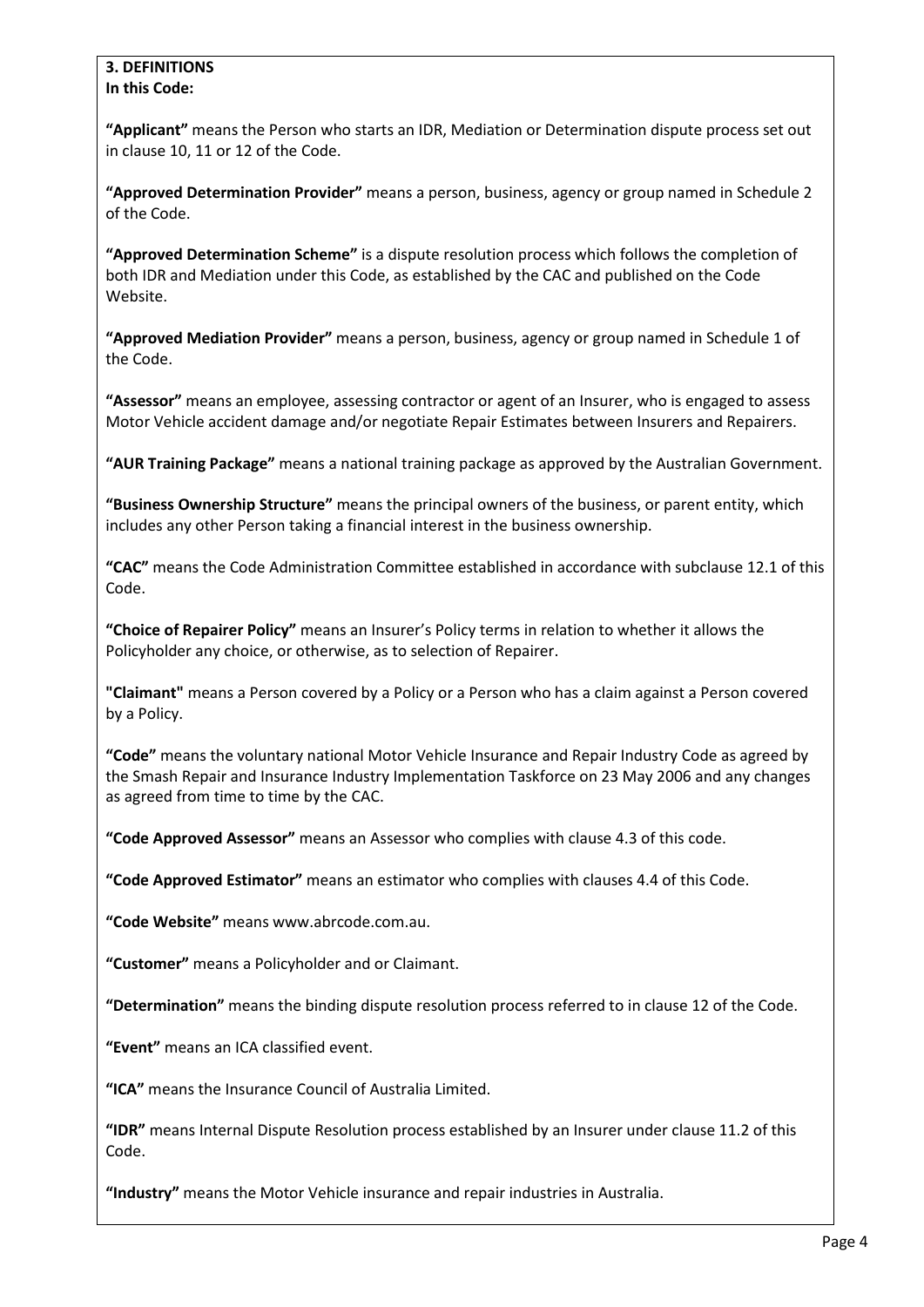**"Insurer"** means a member of the ICA or any other Person who is in the business of insuring Motor Vehicles in respect of property damage and which, in the course of its business, engages or authorises Repairers to perform Repairs to Motor Vehicles.

**"Mediation"** means the mediation process referred to in clause 11.3 of the Code.

**"Mediator"** means an independent Person who is appointed to facilitate discussion between the Parties to a dispute to assist them to find a mutually acceptable resolution to their differences.

**"Motor Vehicle"** means a motor vehicle covered for damage under a Policy or which the Insurer otherwise requests the Repairer to Repair.

**"MTAA"** means the Motor Trades Association of Australia.

**"NSR"** means a network smash repairer being a Repairer promoted by an Insurer under an accreditation scheme operated by the Insurer and who is licensed to use the Insurer's insignia or trademarks.

**"Parties"** means the Applicant and the Respondent to a dispute arising under clauses 10, 11 or 12 of the Code.

**"Parts Policy"** means the policy established by an Insurer in relation to a Policyholder's insurance Policy, which explains the use of repair components in the Repair of the Motor Vehicle, which may include, but is not limited to, new, recycled (used or second hand) or non-genuine (aftermarket) or parallel parts.

**"PDS"** means a product disclosure statement required to be issued by an Insurer under Chapter 7 of the Corporations Act 2001.

**"Person"** means an individual or entity within the Industry.

**"Policy"** means a Motor Vehicle insurance policy over a Motor Vehicle issued by an Insurer, who is a Signatory to the Code.

**"Policyholder"** means an individual or entity who holds a Policy for a Motor Vehicle with an Insurer.

**"Presentation"** means the visual appearance of the repair work performed on the Motor Vehicle.

**"Publicly Available"** includes being published on the public pages of an Insurer's websites.

**"Repair" or "Repairs"** means any work done by a Repairer to repair a Motor Vehicle or any of its components, systems or parts, where the work is covered by a Policy and where a claim is or will be made by a Claimant including but not limited to:

(a) dismantling or assembling;

(b) part or component replacement, adjustment, modification, installation or fitting; or (c) painting.

**"Repairer"** means any Person lawfully engaged in the business of effecting Repairs to Motor Vehicles in Australia.

**"Repairer Representative Organisation"** means the MTAA, any of its member or affiliated associations, or any other trade group or association representing Repairers.

**"Respondent"** means the Person with whom the Applicant has a dispute.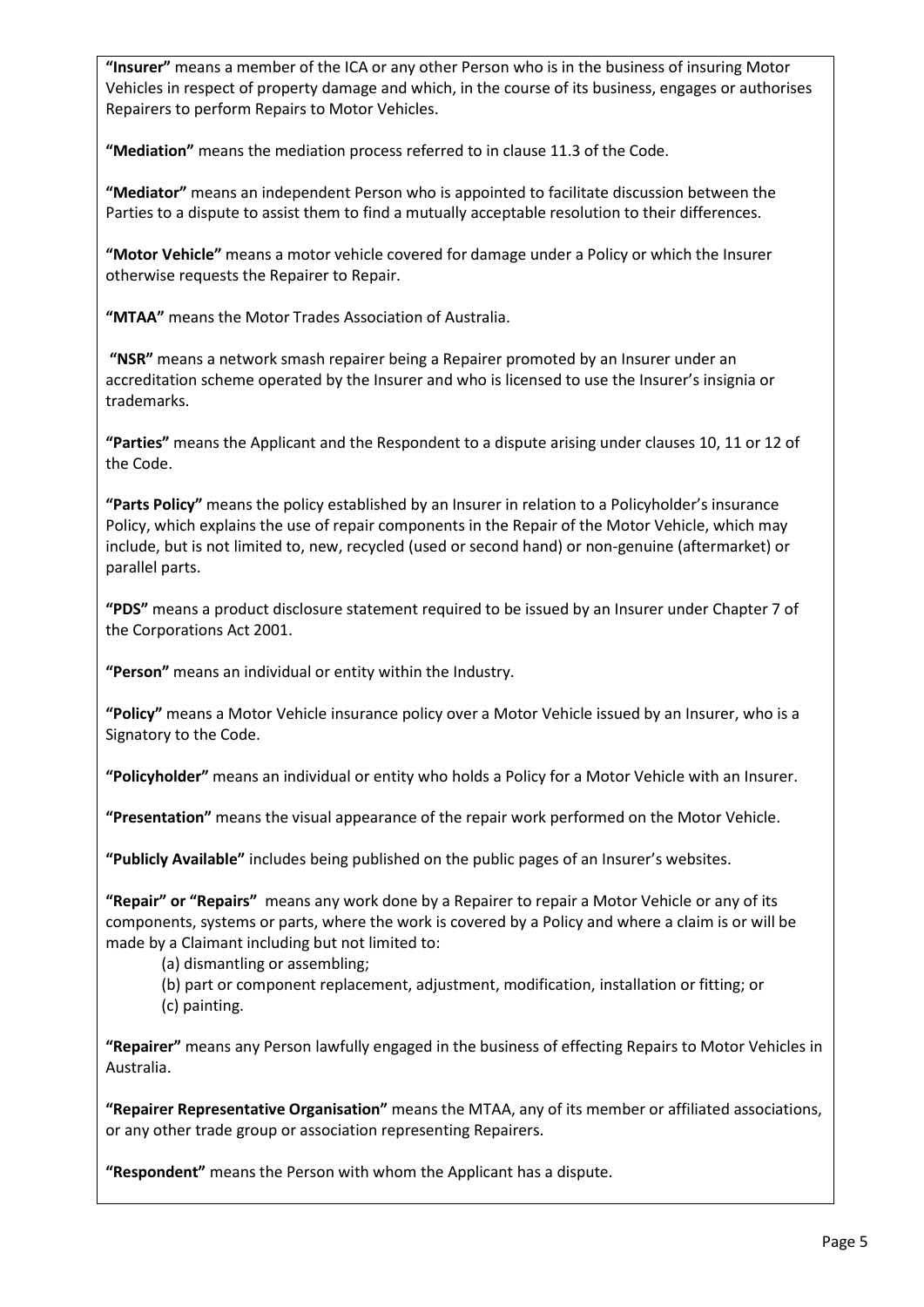**"Serious Criminal Offence"** means any criminal offence under any Australian law for which an individual may be liable on first conviction to imprisonment for a period of not less than 2 years.

**"Signatories"** means those Insurers, Repairers and Repairer Representative Organisations which are listed on the Code register of Signatories and which have agreed to be bound by the provisions of this Code and which have not ceased to be bound by the Code.

**"Sub-let Repairer"** means a Person and/or entity, other than the Repairer, who carries out Repairs on a vehicle at the request of, or under contract with, the Insurer.

**"Sub-let Repairs"** means Repairs to be carried out by a Sub-let Repairer.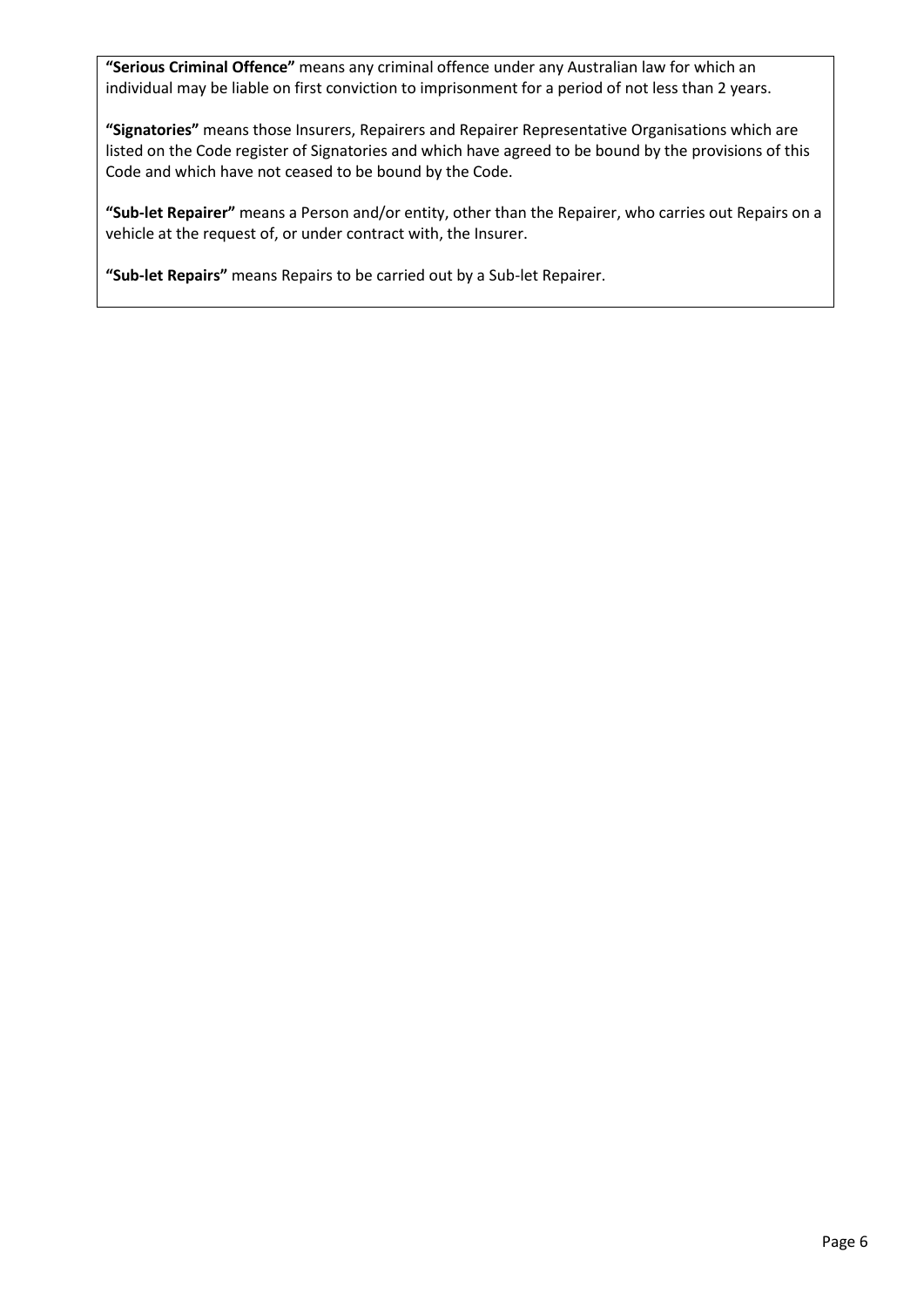## **4. INSURER AND REPAIRER RELATIONS**

## **4.1 Repairers:**

(a) will provide estimates and carry out repairs that are in accordance with:

(i) the documented manufacturer's technical specifications including those supplied by other Industry recognised authorities; or

(ii) any lawful mandatory specifications and/or standards; or

(iii) methods that are consistent with standard Motor Vehicle warranty conditions; or

(iv) current Industry practice;

while having regard to the age and condition of the Motor Vehicle.

(b) will in their dealings with Insurers in relation to Repairs:

(i) prepare estimates that provide for an appropriate scope of Repairs, ensuring that all Repairs are carried out in a safe, ethical, timely and professional manner and in accordance with the method of Repair and the parts specified by the Insurer and/or its agent;

(ii) not dismantle a Motor Vehicle for the purpose of preparing an estimate or report unless requested or authorised to do so by the Insurer; and

(iii) not hinder or prevent the Insurer or Claimant from seeking to obtain an alternative estimate.

(c) may take clear digital images of the vehicle and all damage on the vehicle estimated in accordance with any CAC prescribed guidelines. The CAC may develop guidelines associated with the taking, submission, storage, data security and supply of digital images.

(d) will not commence any insurance Repair without having the relevant Insurer's agreement and authorisation to proceed, excluding emergency repairs subject to a customer's PDS.

**4.2 Insurers will:**

(a) not require Repairers to provide estimates, or carry out repairs that are not in accordance with:

(i) the documented manufacturer's technical specifications including those supplied by other Industry recognised authorities; or

(ii) any lawful mandatory specifications and/or standards; or

(iii) methods that are consistent with standard Motor Vehicle warranty conditions; or

(iv) current Industry practice;

while having regard to the age and condition of the Motor Vehicle.

(b) in their dealings with Repairers in relation to Repair work:

(i) provide Repairers with relevant details relating to the insurance claim that the Repairer reasonably requires in order to prepare an estimate or undertake the Repair, including their Parts Policy, details of Sub-let Repairs and payments by Customer including any excess or contribution charges;

(ii) consider estimates in a fair and transparent manner, and will not refuse to consider an estimate on unreasonable or capricious grounds;

(iii) pay the agreed amount for all work completed, that has been authorised or requested by the Insurer;

(iv) not remove a Motor Vehicle from a Repairer's premises without notifying the Repairer in advance and in writing, and compensating the Repairer for any legitimate or reasonable towing or storage costs associated with the Motor Vehicle and in compliance with relevant law; and (v) not knowingly ask Claimants to drive unsafe or unroadworthy Motor Vehicles.

(c) in non-Event periods, consider estimates and commence assessor communication with the Repairer within:

for the period commencing 1 July 2017, an average of five (5) working days per repairer from the system receipt of the repairer's estimate subject to 4.2(d) and the reasonable availability of the vehicle and /or the customer's availability.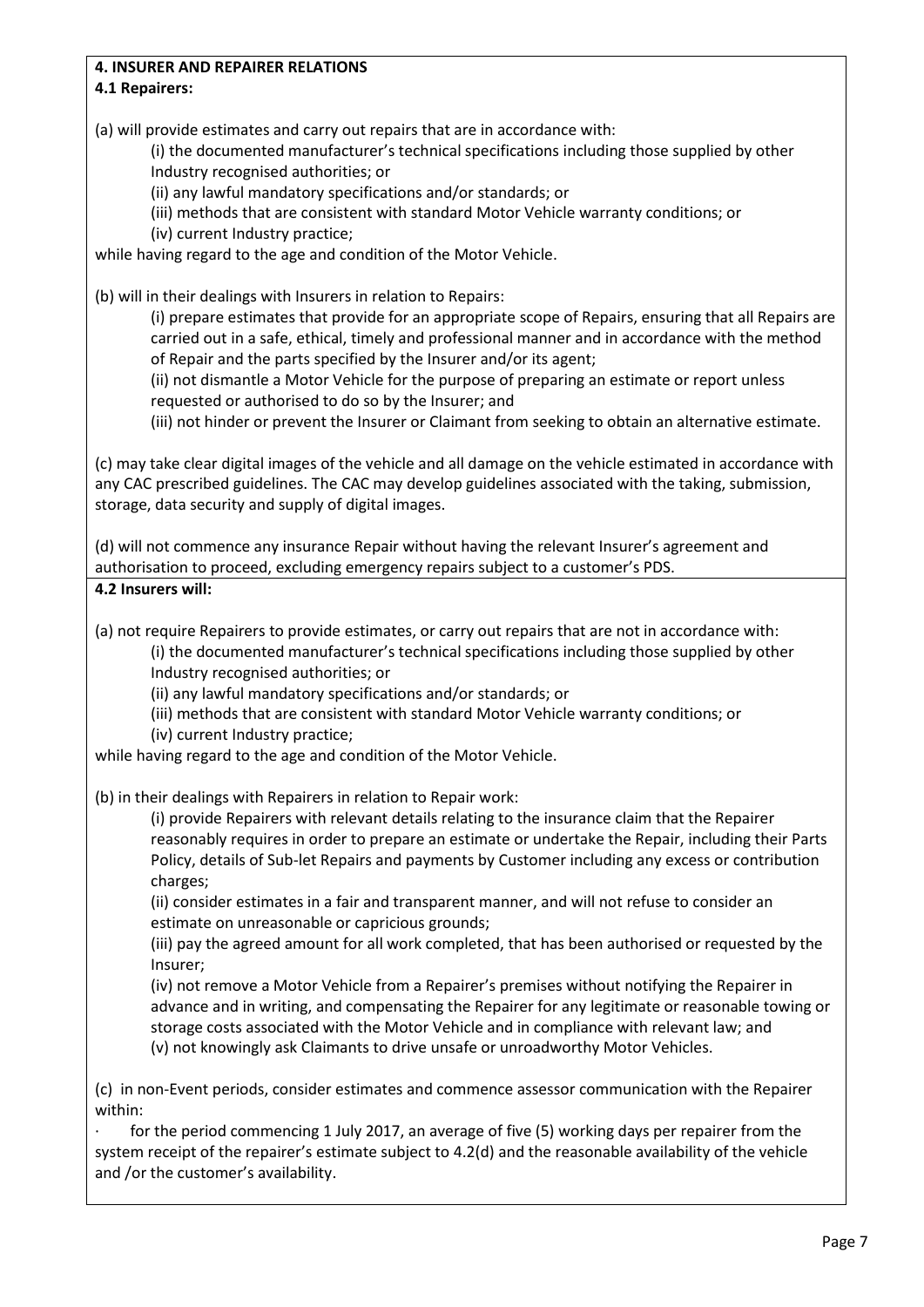(d) If the time period in clause 4.2(c) cannot be achieved for an estimate/s due to vehicle location, repair complexity, periods of high volume or staffing shortages, the repairer must be notified of the delay and the reason for the delay, and a new assessing timeframe agreed.

## **4.3 CODE APPROVED ASSESSORS**

(a) In the assessment of a Motor Vehicle under this Code, Signatories will only utilise the services of a 'Code Approved Assessor'.

(b) A Code Approved Assessor is a Person who, by no later 12 months after commencing their employment has:

(i) a trade qualification and a minimum of five years of post-apprenticeship experience in their profession as a panel beater, spray painter or motor mechanic; or

(ii) more than five years of experience as a motor insurance Assessor; or

(iii) completed the CAC approved units, as set by the CAC from time to time, of the Certificate IV Vehicle Loss Assessing Course, being in the first instance August 2015, and until further such review:

- AURVNA4001 Provide vehicle loss assessment and identify repair requirements;
- AURVNA4004 Apply insurance knowledge to vehicle loss assessment;

• AURVNN4001 Evaluate vehicle bodywork for damage and identify repair requirements;

• AURVNP4001 Evaluate vehicle paintwork for damage and identify refinish requirements; and

AURVNA4002 - Provide vehicle total loss assessment;

or their equivalent in the AUR Training Package.

(c) Signatories who employ a Code Approved Assessor must ensure that they are provided with ongoing training and/or development through their employer or via membership of a relevant professional body.

(d) Insurers who utilise the services of independent Code Approved Assessors must require that those Assessors have access to ongoing training and/or development through their employer or via membership of a relevant professional body. This provision only takes effect in any contracts entered into or renewed after the implementation date of the Code.

#### **4.4 CODE APPROVED ESTIMATORS**

(a) In the estimation of a Motor Vehicle under the Code, Signatories will only utilise the services of a Code Approved Estimator, except when providing paintless dent repair estimates.

(b) A Code Approved Estimator is a Person who, by no later than 12 months after commencing their employment, has:

- (i) a trade qualification as a panel beater, spray painter or motor mechanic; or
- (ii) more than five years of experience in a motor trade or as an estimator; or
- (iii) completed the CAC approved units, as set by the CAC from time to time.

(c) Signatories who employ Code Approved Estimators should ensure that those estimators are provided with ongoing training and/or development.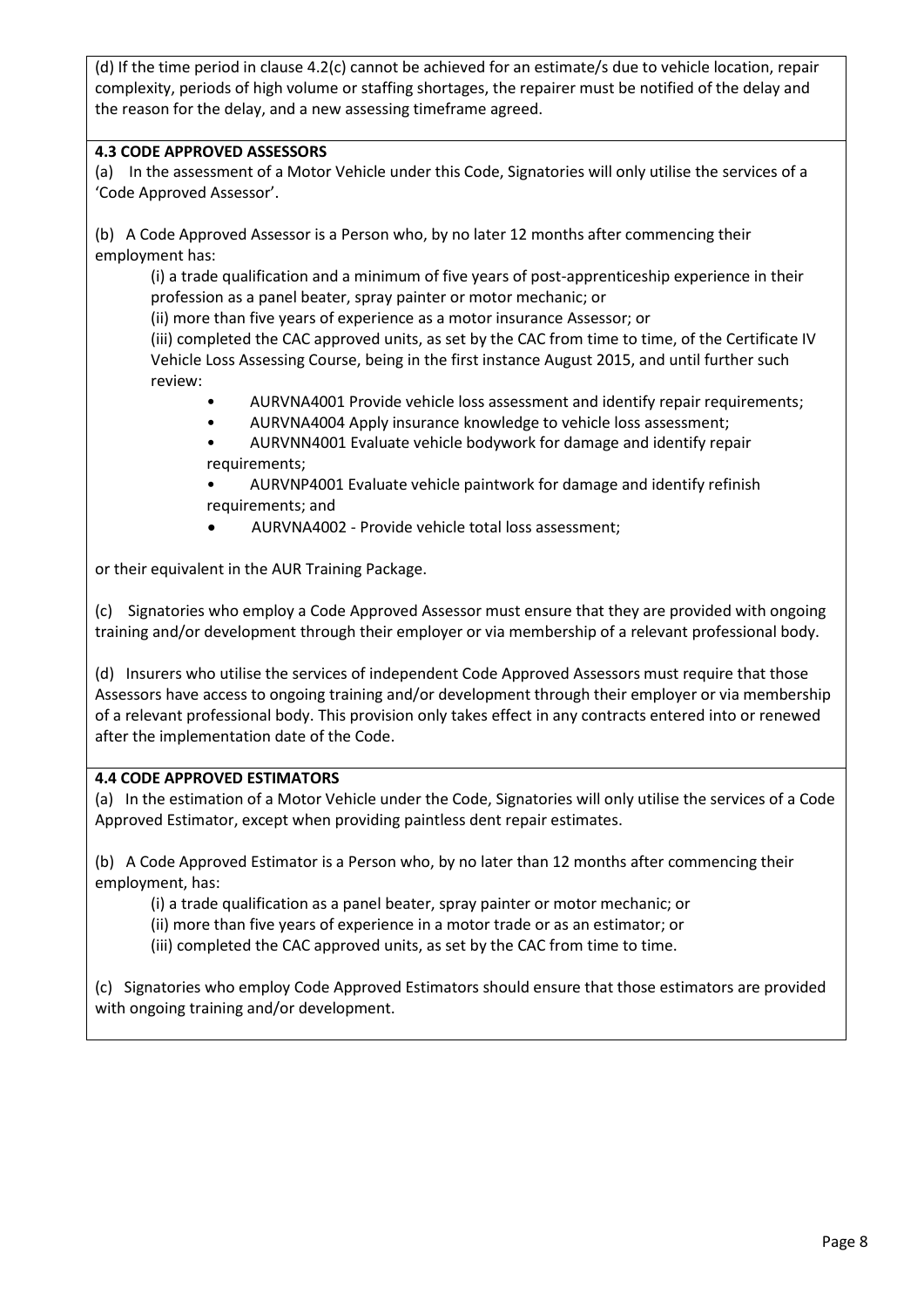## **5. NETWORK SMASH REPAIRER SCHEMES**

#### **5.1 Notification of Opportunities to Apply for NSR Status**

(a) Insurers that have NSR schemes will document and publish criteria for membership of those schemes, including information relating to the structure of such schemes.

(b) Insurers will provide mechanisms for Repairers to register their interest in joining an NSR scheme. These mechanisms will be documented and Publicly Available.

(c) Insurers will confirm a Repairer's registration of interest in writing and provide details of the criteria used by the Insurer to select a member of an NSR scheme.

(d) Insurers will provide Repairers with a fourteen (14) day 'cooling off' period for consideration of an NSR agreement after it is executed by the Repairer.

#### **5.2 Disclosure of information on NSR schemes**

(a) Insurers will provide Repairers who are members of its NSR scheme with:

(i) the criteria/requirements for retaining NSR status;

(ii) the key measures used to establish the performance of the Repairer;

(iii) regular information as to the Repairer's performance against key contractual measures;

(iv) the circumstances under which a Repairer's status within the NSR scheme can be changed; and,

(v) the circumstances under which a NSR status can be terminated, withdrawn, suspended or removed.

## **5.3 Term of Agreement**

All NSR scheme agreements must be for a fair and reasonable term of not less than three (3) years, giving consideration to the time and investment a Repairer has had to make to gain and/or maintain accreditation under an NSR scheme.

#### **5.4 Extension of Network Repairer Status**

In the event of any change in the Business Ownership Structure of a Repairer who is a member of an NSR scheme, the Repairer must advise the Insurer and provided the Insurer's existing NSR selection criteria are maintained and performance standards and probity and prudential concerns are met, the Insurer will provide the business NSR status for the remainder of the term of the original NSR agreement. If not, the membership may be terminated notwithstanding clause 5.

## **5.5 Termination of NSR Agreement – breach by Repairer**

(a) This clause applies if:

(i) a Repairer breaches an NSR agreement; and

(ii) the Insurer proposes to terminate the NSR agreement, and sub-clause 5.8 does not apply.

(b) The Insurer must:

(i) give to the Repairer reasonable notice that the Insurer proposes to terminate the agreement because of the breach;

(ii) tell the Repairer what the Insurer requires to be done to remedy the breach; and

(iii) allow the Repairer a reasonable time to remedy the breach.

(c) For sub-clause 5.5(b)(iii), the Insurer does not have to allow more than thirty (30) days.

(d) If the breach is remedied in accordance with sub-clauses 5.5(b)(ii) and

5.5(b)(iii), the Insurer cannot terminate the agreement because of that breach, unless the Repairer has in the previous three years been in breach and has been advised in writing that any further serious breach will result in the termination of the agreement.

## **5.6 Termination of NSR Agreement – based on performance criteria**

An Insurer may only terminate an NSR agreement based on a Repairer failing to meet performance criteria or standards, if:

(a) the performance criteria or standards and the consequences of failure to meet such performance criteria or standards were disclosed to the Repairer prior to entering into the agreement;

(b) the Repairer fails to meet those performance criteria or standards;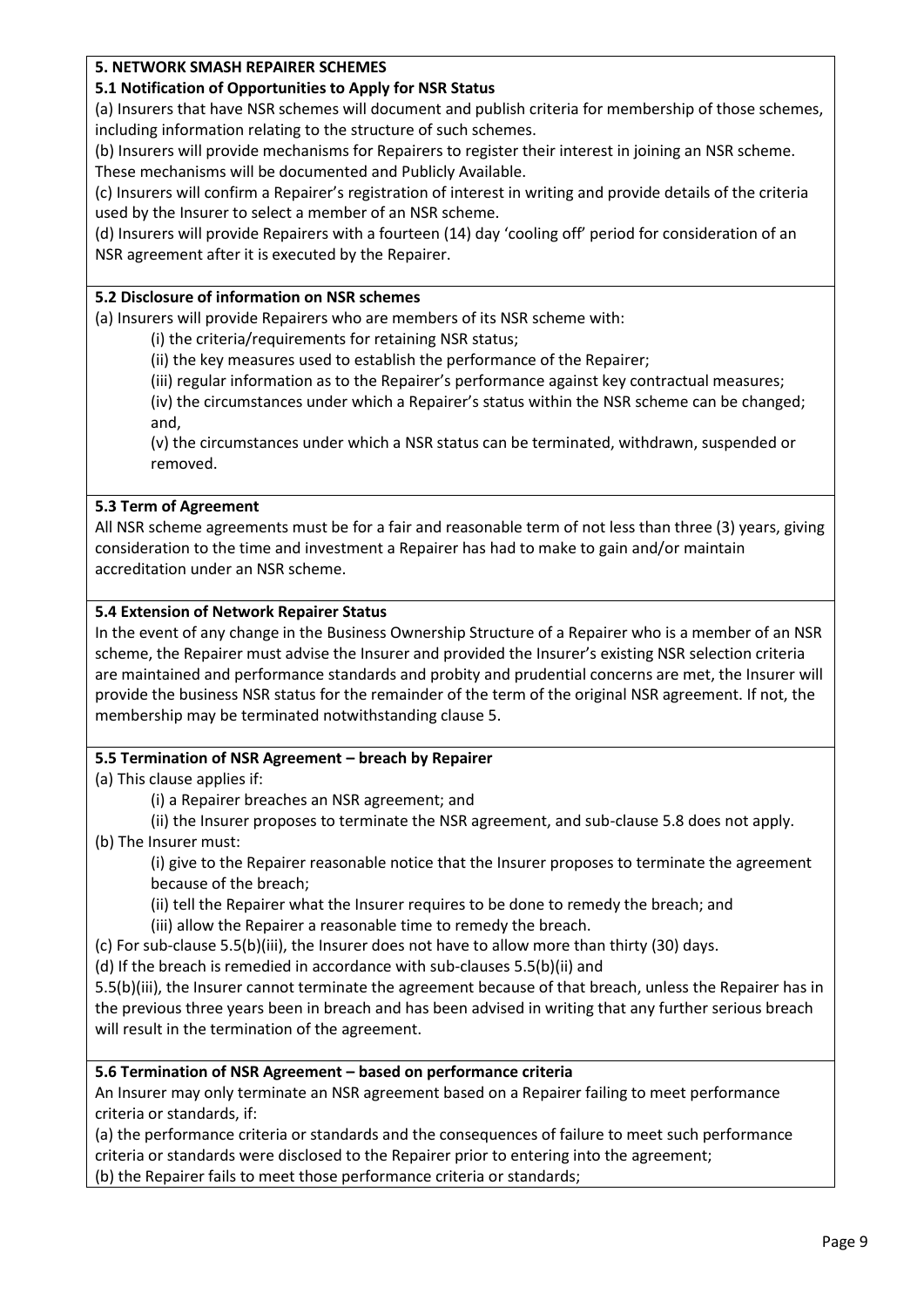(c) the breach by the Repairer was subject to written notice by the Insurer to the Repairer advising of the detail of the breach and the Insurer provided the Repairer with a reasonable period of time in which to meet the performance criteria or standards; and

(d) the Insurer has treated the Repairer fairly in relation to the application and enforcement of performance criteria and standards.

## **5.7 Termination of NSR Agreement – no breach by Repairer**

Other than at the expiry of the term of agreement, where a Repairer is not in breach of an NSR scheme agreement, an Insurer may not unreasonably terminate the agreement unless:

(a) the Insurer provides at least twelve (12) months' notice of its intention to terminate the agreement; or

(b) the Repairer requests or consents in writing to terminate the agreement earlier.

## **5.8 Termination of NSR Agreement – special circumstances**

Insurers do not have to comply with sub-clauses 5.5, 5.6, or 5.7 if a Repairer:

(a) no longer holds a licence that the Repairer must hold to carry on its repair business;

(b) becomes a bankrupt, insolvent or enters external administration;

(c) is convicted of a Serious Criminal Offence;

(d) is fraudulent in connection with the operation of the repair business or engages in serious misconduct; or

(e) agrees to terminate the NSR agreement.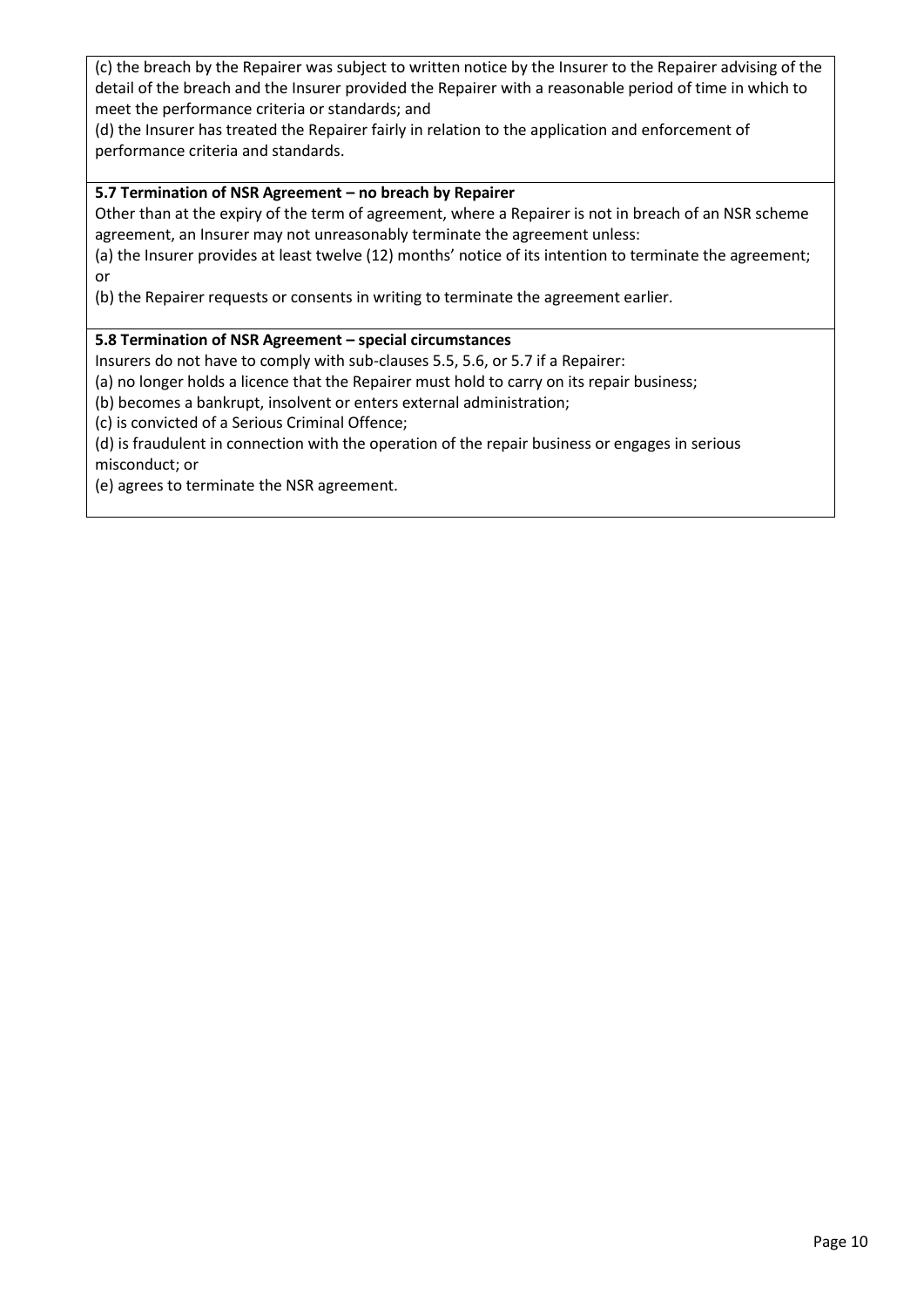## **6. ESTIMATE, REPAIR AND AUTHORISATION PROCESS**

6.1 Where competitive estimates are sought:

(a) Insurers will ensure the estimation process is fair and transparent;

(b) Insurers will require that estimates are comprehensive, complete and inclusive of all obvious damage; and

(c) Repairers will provide estimates in accordance with sub-clause 4.1(a).

6.2 Signatories acknowledge ongoing changes in the Industry in relation to the development of realistic times and rates, such that:

(a) Insurers will state clearly the preferred estimation methodology to be applied;

(b) Subject to sub-clause 6.2(a), Repairers may submit an estimate in realistic times and rates recognising the Insurer's right to obtain an alternative estimate; and

(c) Repairers in their estimation methodology may separately cost paint, parts, significant consumables and mandatory government environmental levies/charges in so far as they apply to a repair.

6.3 Without limiting Insurers' and Repairers' rights to fair and transparent negotiation, the Insurer may not unreasonably or arbitrarily alter the Repairer's estimate unless the Insurer insists on changing the repair process, parts or materials to be used (subject to sub-clause 7.4).

6.4 While Insurers may enter into commercial arrangements with Repairers that specify performance targets, Insurers will not unduly influence any Repairer to submit estimates on the basis of inducements of further work.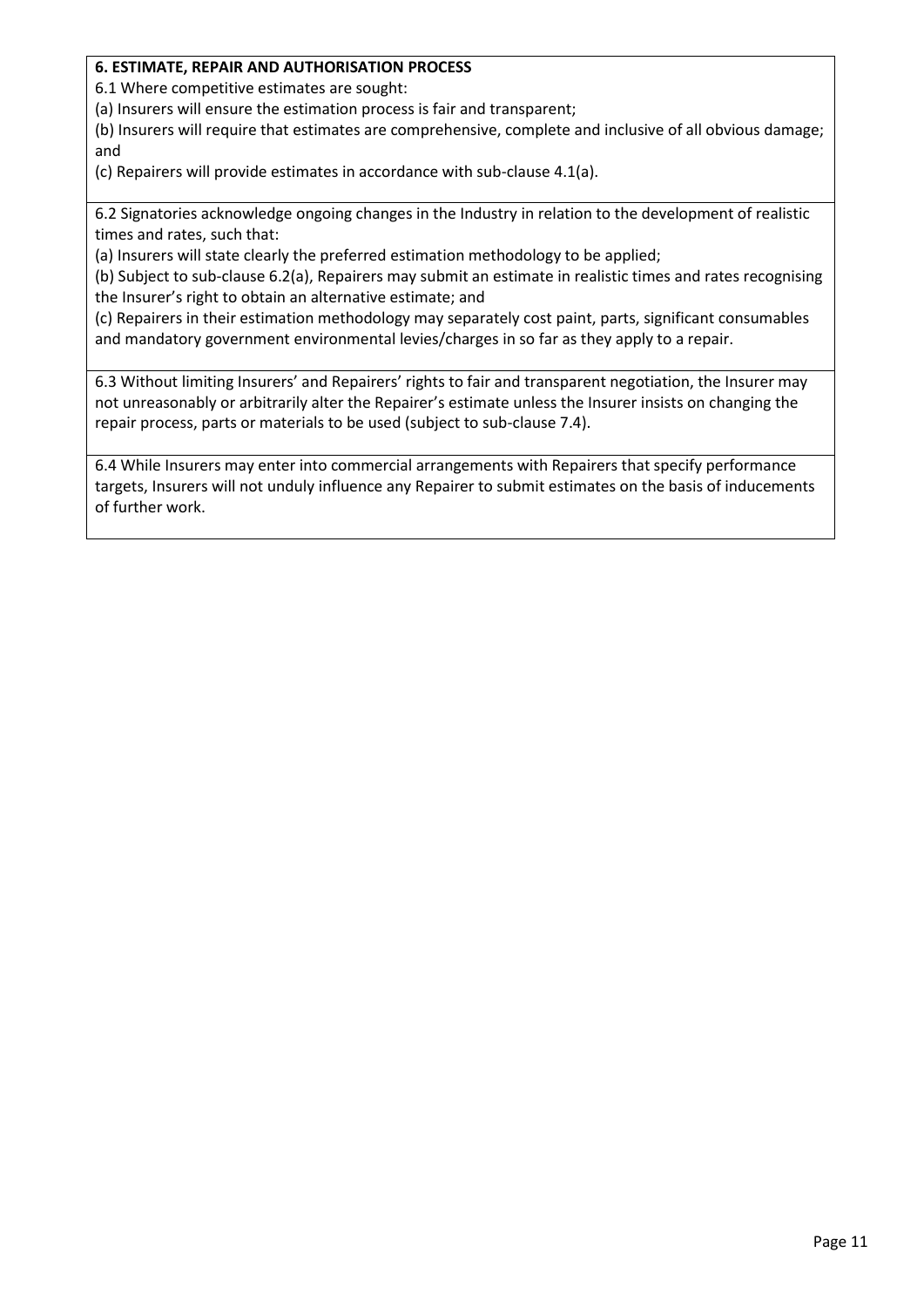### **7. REPAIR WARRANTIES**

7.1 An Insurer will provide details in writing to the Repairer of the warranty cover the Insurer provides to its Customer including the Insurer's responsibilities under any lifetime warranty.

7.2 Unless otherwise required by law, Repairers will provide Insurers with a warranty in respect of their workmanship for a period of three (3) years from the date of repair unless a longer period is offered.

7.3 Repairers shall only be required to provide a guarantee for parts and/or paint to the extent that the manufacturer, distributor, supplier or importer of the parts and/or paint is so liable under an express warranty or under the law, other than to the extent that the quality of the repair arising from the use of the parts and/or or paint arises from faulty workmanship.

7.4 If repairs are carried out under a contract between the Insurer and a Repairer, where an Insurer requires a Repairer to use a repair method or part that differs from that recommended by the Repairer, and the Insurer and Repairer are unable to reach agreement to that change, the Insurer will provide such a requirement in writing.

7.5 Where the Insurer provides a written requirement under sub-clause 7.4 the Insurer agrees to pay the direct loss or liability incurred by the Repairer by reason of a quality, structural, Presentation or safety defect caused by complying with the requirement. The Repairer must immediately notify the Insurer of any claim made against the Repairer that may give rise to a claim under this sub-clause. The Insurer is not liable to pay any loss or liability incurred by the Repairer to the extent that the loss or liability arises from faulty workmanship.

7.6 Where issues of workmanship arise, and where practicable, including taking into account Customer preference, the Repairer concerned must be offered the first option to effect required rectification.

7.7 Where repairs are undertaken by a Sub-let Repairer at the Insurer's direction the Insurer will take full responsibility for any claim that may arise from the repair by the Sub-let Repairer and reimburse any reasonable costs incurred by the principal Repairer as a result of an Insurer's nominated Sub-let Repairer not completing the Repairs as authorised in the allocated time.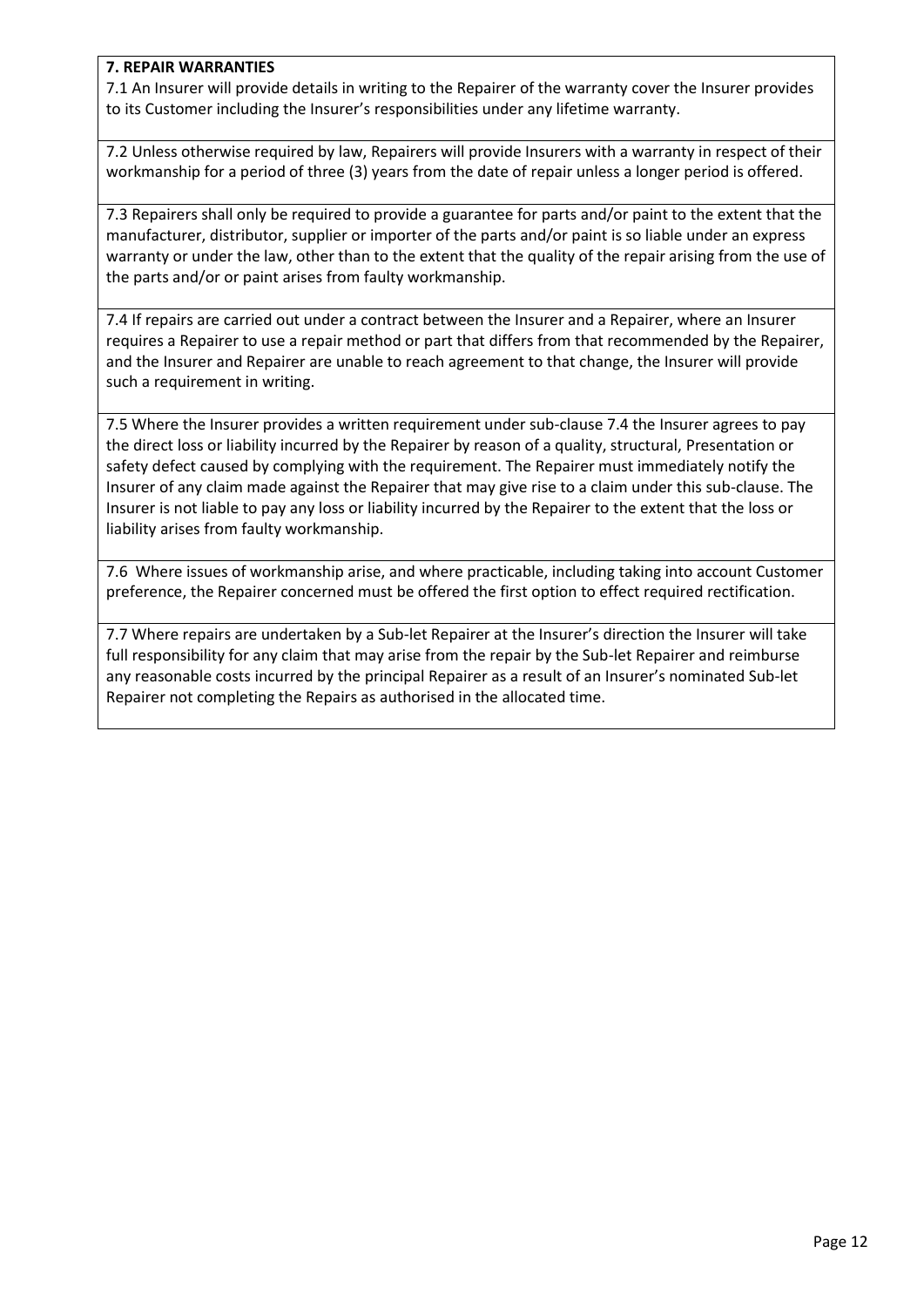#### **8.PAYMENT FOR REPAIRS**

8.1 In the ordinary course of business, an Insurer must pay agreed Repair costs no more than 30 days from settlement of the insurance claim or receipt by the Insurer or their agent of the final Repair invoice.

8.2 Where the Repairs undertaken, price, work or documentation is disputed, payment of the undisputed component will be paid in accordance with the payment terms of sub-clause 8.1.

8.3 Insurers will disclose alternative payment arrangements, if any, between those Repairers in, and those Repairers outside, of the Insurer's NSR scheme.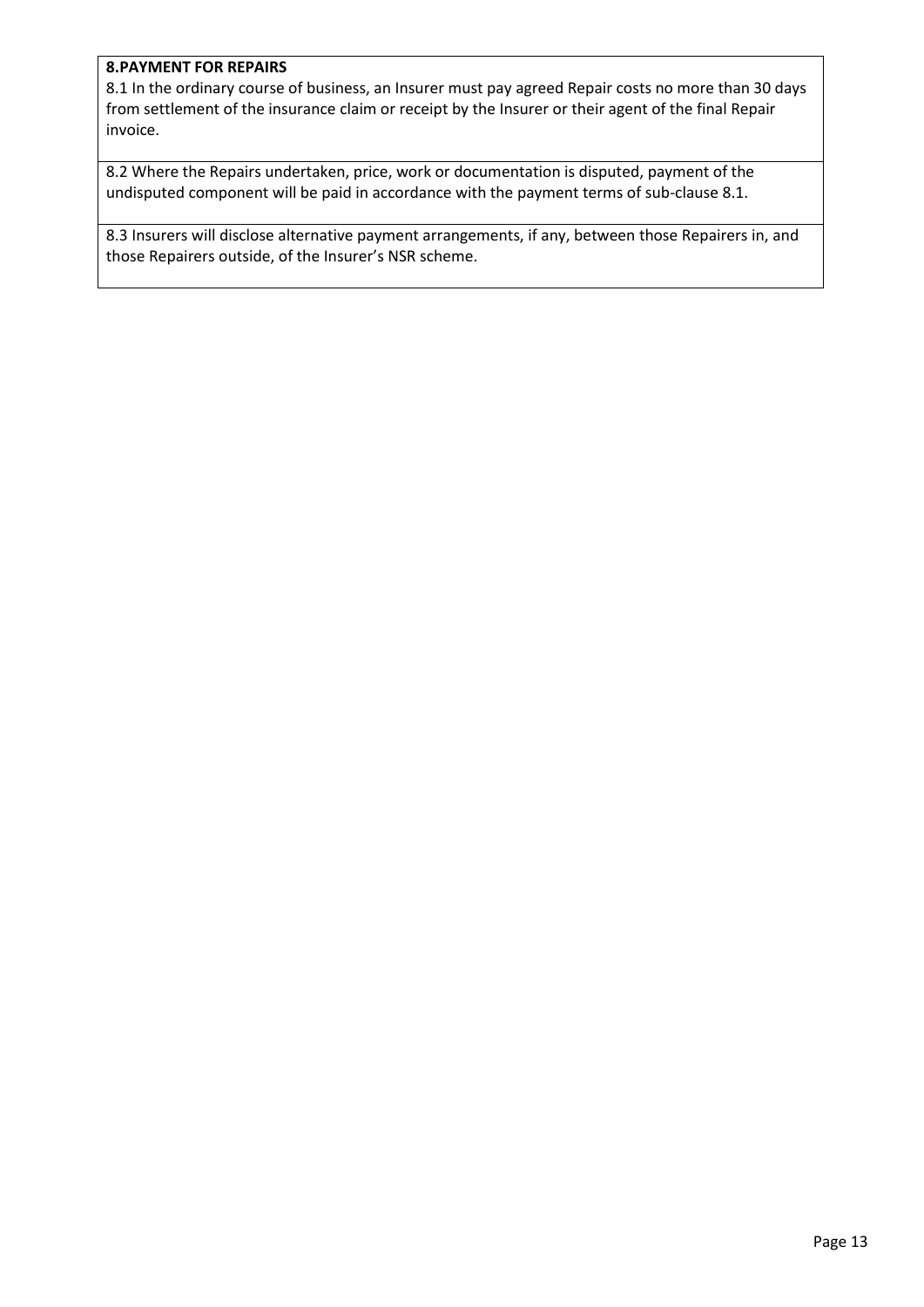## **9. SIGNATORY OBLIGATIONS**

9.1 Insurers will ensure their Product Disclosure Statement (PDS) refers to their Choice of Repairer Policy with an unambiguous identifier and page reference in the PDS's table of contents, and which sets out its Choice of Repairer Policy clearly and in plain language at the page referenced.

9.2 Insurers will clearly and in plain language explain their Parts Policy in; (a) their PDS with reference in the PDS's table of contents; and (b) related communications with Repairers.

9.3 Signatories will not:

- (a) make misleading or deceptive statements about the quality, capability or timeliness of a Repairer or group of Repairers;
- (b) make misleading or deceptive statements about the quality, safety or timeliness of Repairs based on who the Insurer is or the approach the Insurer uses to allocate repairs or manage claims;
- (c) engage in statements, actions or behaviour designed or intended to prevent or discourage a Customer from having any necessary rectification work following a Repair undertaken at the Repairer who completed the original Repairs.

9.4 Repairers will provide sufficient evidence to an Insurer to substantiate their claims for costs in relation to parts and work undertaken in a Repair for that Insurer.

9.5 Sub-clauses 9.1 and 9.3 also apply to telephone enquiries and Insurers websites.

9.6 The obligations under Sub-clauses 9.1 and 9.2 commence upon an Insurer next updating its PDS (or Supplementary PDS) following the commencement of this sub-clause.

9.7 Where it becomes known that a Signatory shows a deliberate disregard to their due diligence and care towards the safety of the vehicle, an Insurer is required to report the matter to the appropriate government regulator and notify the Repairer of that report.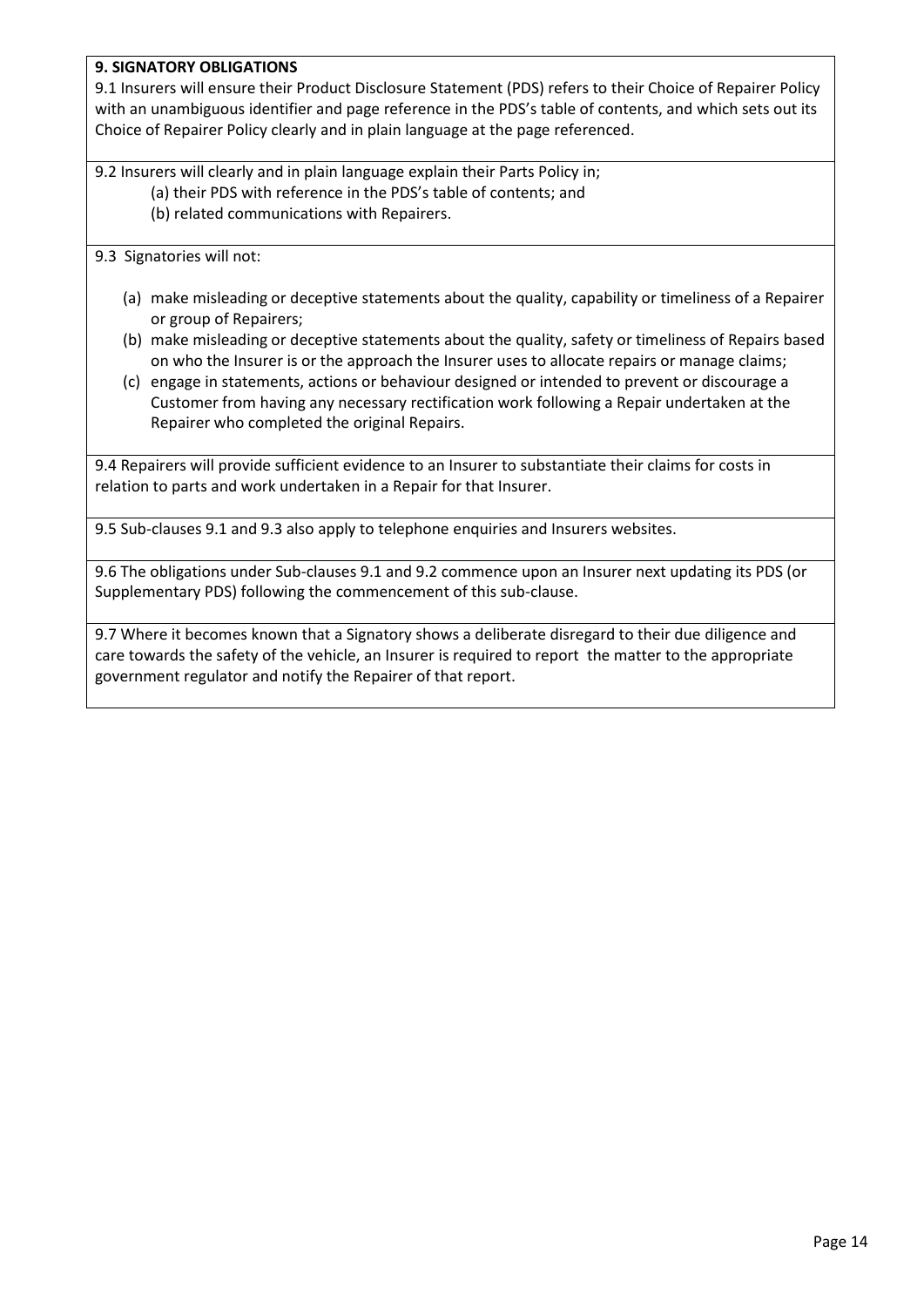## **10. REPAIR DISPUTE RESOLUTION**

This clause applies to disputes that arise prior to the commencement or completion of a Repair.

## **10.1 Matters for dispute resolution**

(a) Where disputes arise relating to the appropriate Repair and where it is believed the safety, structural integrity, Presentation or utility of the Motor Vehicle will be compromised by the proposed repair method, and the dispute cannot be resolved under clauses 1 and 7, the provisions of clause 10 apply.

(b) Where there are repair disputes which arise prior to the completion of Repairs to a Motor Vehicle other than those described in 10.1(a) and 10.1(c) the Parties will at first instance use the provisions of clause 10. This does not prevent either party subsequently pursuing the matter under the provisions of clause 11 and 12 once the Motor Vehicle has been repaired.

(c) Disputes relating to the amount to be paid for Repairs, or differences of opinion as to the preferred Repair method, other than those outlined in sub-clause 10.1(a), are matters for individual Repairer/Assessor negotiation and cannot be disputed under the provisions of clauses 10 or 11 or 12.

(d) Clause 11 or 12 will not apply to disputes covered by sub clauses 10.1(a) and  $10.1(c)$ .

#### **10.2 Notification of Dispute**

(a) In the event of a dispute under this clause 10, a dispute must be registered through the Code Website.

(b) The dispute notification must contain:

(i) the names and contact details of the Applicant and the Respondent;

(ii) adequate information about the nature of the dispute;

(iii) specific reference to the relevant clause(s) of this Code and the reason(s) why the

Respondent is alleged to be non-compliant with the Code;

(iv) adequate supporting documentation about the dispute; and

(v) an explanation as to what outcome the Applicant seeks.

(c) The Applicant will not seek to hinder others by submitting a dispute under the Code that is not specifically applicable to the Code.

(d) A dispute notification is invalid if it is lodged more than forty five (45) days after acceptance of payment for Repairs.

## **10.3 Dispute Resolution Procedure**

(a) Upon notification of a Repairer-initiated dispute, the Insurer will properly investigate the issue, including the supporting information provided by the Repairer and will within two business days make a determination.

(b) As part of this process, the Insurer will consider the relevant information, may inspect the Motor Vehicle and will discuss the dispute with the Repairer, including the reasons supporting the determination.

(c) If the Respondent agrees to a face-to-face meeting, a neutral location is to be identified, if practicable, unless otherwise agreed between the Parties.

(d) If the Repairer disagrees with the determination of the Insurer the Repairer retains the right to refuse to carry out the repairs and in that case the Insurer may transfer the vehicle to another Repairer.

(e) The Insurer agrees to report to the CAC on an annual basis detailing the number, nature and outcome of disputes raised under clause 10.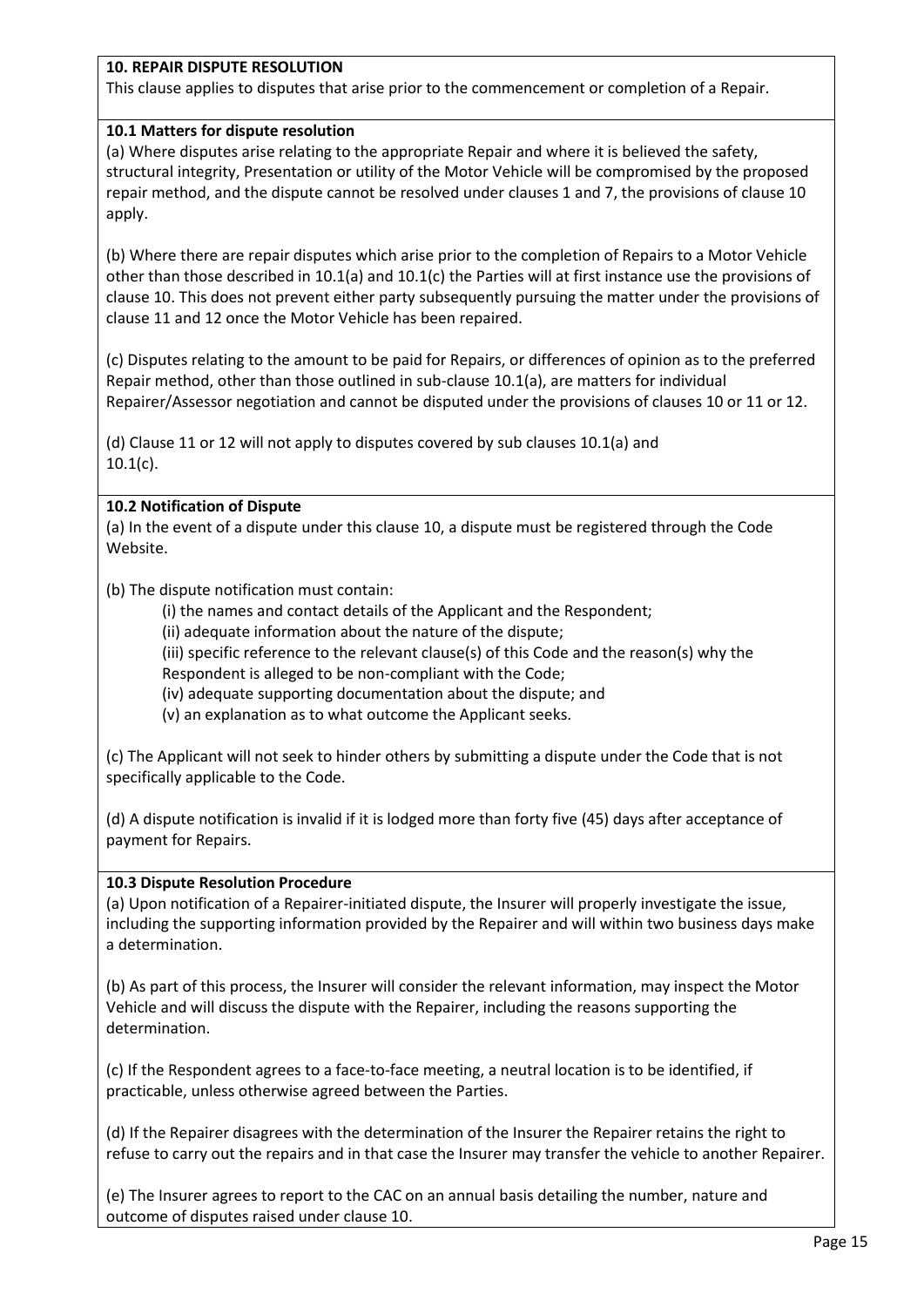## **11. DISPUTE RESOLUTION PROCESS**

This clause applies to disputes arising from clauses 4 to 9 of the Code and disputes over contractual arrangements.

## **11.1 Application and Principles**

(a) The procedure in this section applies to all disputes relating to alleged non-compliance with the Code and to disputes of a contractual nature but does not apply to disputes which are described in sub-clause 10.1(a) and 10.1(c).

(b) Insurers and Repairers agree that disputes relating to alleged non-compliance with the Code and to disputes of a contractual nature, should be resolved promptly, transparently and fairly.

#### **11.2 Internal Dispute Resolution**

(a) Each Insurer will establish an IDR mechanism that provides for the prompt, transparent and fair resolution of disputes.

(b) Disputes must in the first instance be registered through the Code Website, whereupon the CAC will immediately advise the relevant Insurer of the IDR dispute lodgement.

(c) The dispute notification must contain:

(i) the names and contact details of the Applicant and the Respondent;

(ii) adequate information about the nature of the dispute;

(iii) specific reference to the relevant clause(s) of the Code and the reason(s) why the

Respondent is alleged to be non-compliant with the Code;

(iv) supporting documentation about the dispute;

(v) an explanation as to what outcome the Applicant seeks.

(d) Insurers will provide to the Repairer a written acknowledgement of the complaint within three (3) business days. Repairers and Insurers will conclude the IDR process within nine (9) clear business days following CAC notification, unless otherwise agreed to by both Parties.

(e) If the Repairer disagrees with the outcome of an IDR process, they can elevate the dispute to Mediation.

#### **11.3 Mediation**

(a) To commence a Mediation action under the Code, the Applicant must lodge a notice of dispute with the CAC through the Code Website or its nominee and the Respondent, providing the following information:

(i) the names and contact details of the Applicant and the Respondent;

(ii) adequate information about the nature of the dispute;

(iii) specific reference to the relevant clause(s) of this Code and the reason(s) why the

Respondent is alleged to be non-compliant with the Code;

(iv) supporting documentation about the dispute;

(v) an explanation as to what outcome the Applicant seeks

(b) The Applicant and the Respondent may then either agree on a Mediator, or if the Parties cannot agree on a Mediator within two business days, the Applicant may nominate an Approved Mediation Provider as set by the CAC in Schedule 1 of the Code.

(c) Subject to sub-clause 11.3(e), the Mediator may decide the time and place for the conduct of the Mediation. In doing so, the Mediator is to ensure that location is neutral and acceptable to both Parties.

(d) Any face-to-face Mediation under this Code must be conducted in the state or territory in which the repairs took place and within a reasonable distance of the Repairer's premises, unless otherwise agreed by the Parties.

(e) The Parties participating in the Mediation should try to resolve the dispute within 15 business days of the notification of the dispute, unless otherwise agreed to by both Parties.

(f) Those participating in the Mediation must have the authority to enter into an agreement to settle the dispute.

(g) An observer may attend a Mediation at the invitation of either party to a dispute but only if both Parties to the dispute agree, and if the observer has agreed to be bound to confidentiality.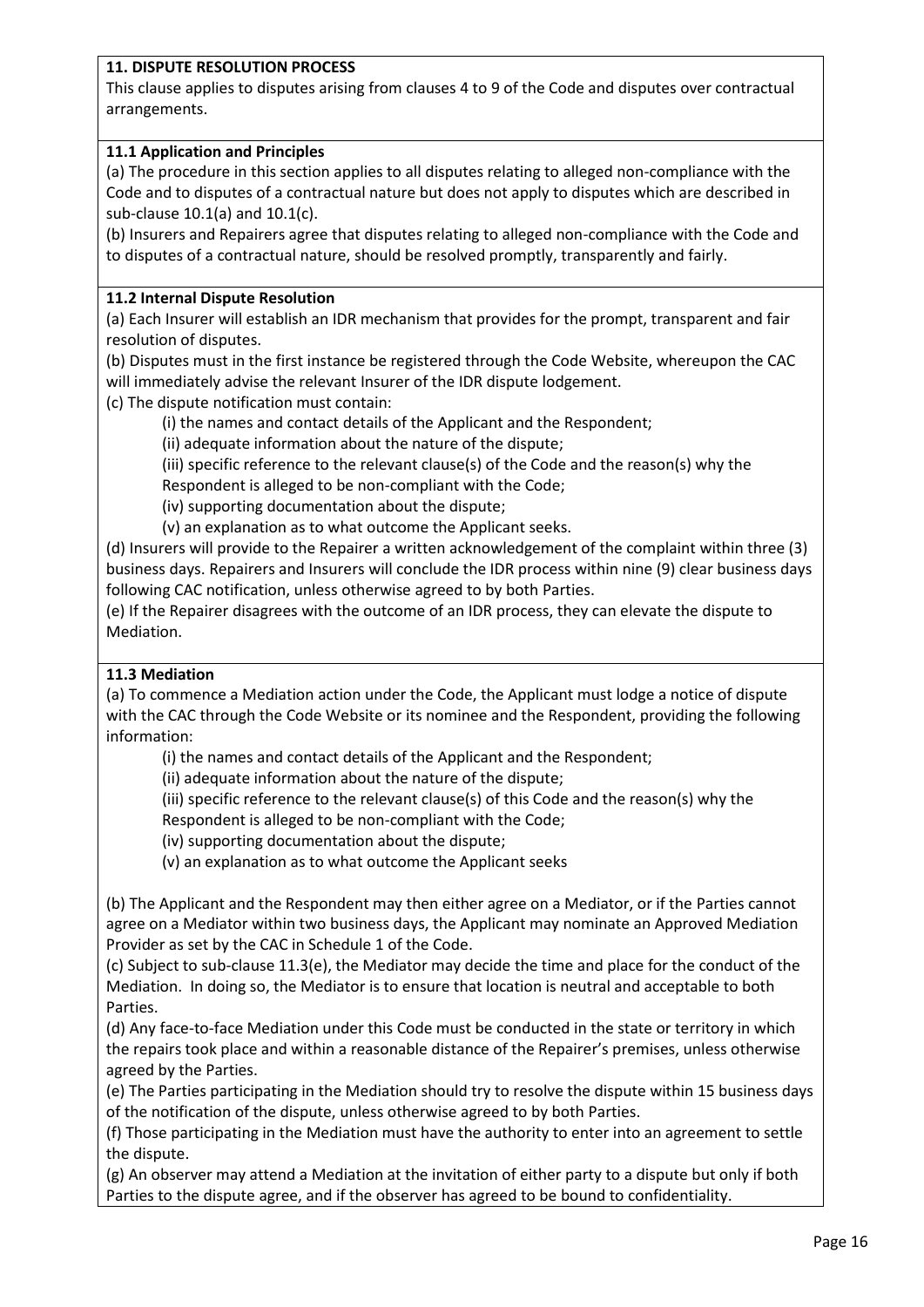(h) An observer who is attending the Mediation with the agreement of both Parties may additionally act as an adviser or a representative of a party to a dispute during the Mediation if both Parties further agree.

(i) If the Mediation does not result in an outcome acceptable to both the Applicant and the Respondent, or the dispute proves incapable of resolution by Mediation, the Mediator will provide a written statement to the Applicant and the Respondent setting out:

- (i) the Parties to the dispute;
- (ii) an outline of the dispute; and
- (iii) a list of unresolved issues.

(j) Any statement issued under sub-clause 11.3(i) must remain confidential between the Parties to the dispute, the Mediator and any observers or other participants present at the Mediation.

(k) Disclosure of any statement under sub-clause 11.3(i) to a third party requires the consent of the Applicant and the Respondent except where disclosure is required by law.

(l) At the conclusion of the Mediation the Mediator should advise the CAC in writing whether the issues were resolved, partly resolved or not resolved.

(m) The Mediator may seek part payment by the Parties prior to the commencement of a Mediation, the pre-payment being equivalent to the cost of the minimum time of Mediation (as set by the nominated Mediator) with the payment split equally between the Parties.

(n) The result of the Mediation or documents related to the Mediation remain confidential unless the CAC is provided with the express written approval and agreement of both Parties to the dispute, or except where such disclosure is required by law.

(o) Participation in Mediation is mandatory for Signatories.

## **11.4 Conditions**

(a) This clause does not affect the right of a party to take legal action in relation to a dispute.

(b) The Parties will share the costs of Mediation equally under this sub-clause

11.4, unless they agree otherwise.

(c) The Parties must pay for their own costs of attending the Mediation.

(d) The Parties must mediate in good faith.

(e) If a party has commenced dispute resolution and/or mediation outside of this Code the party cannot revert to the Code's dispute resolution process until the dispute resolution and/or mediation has been finalised.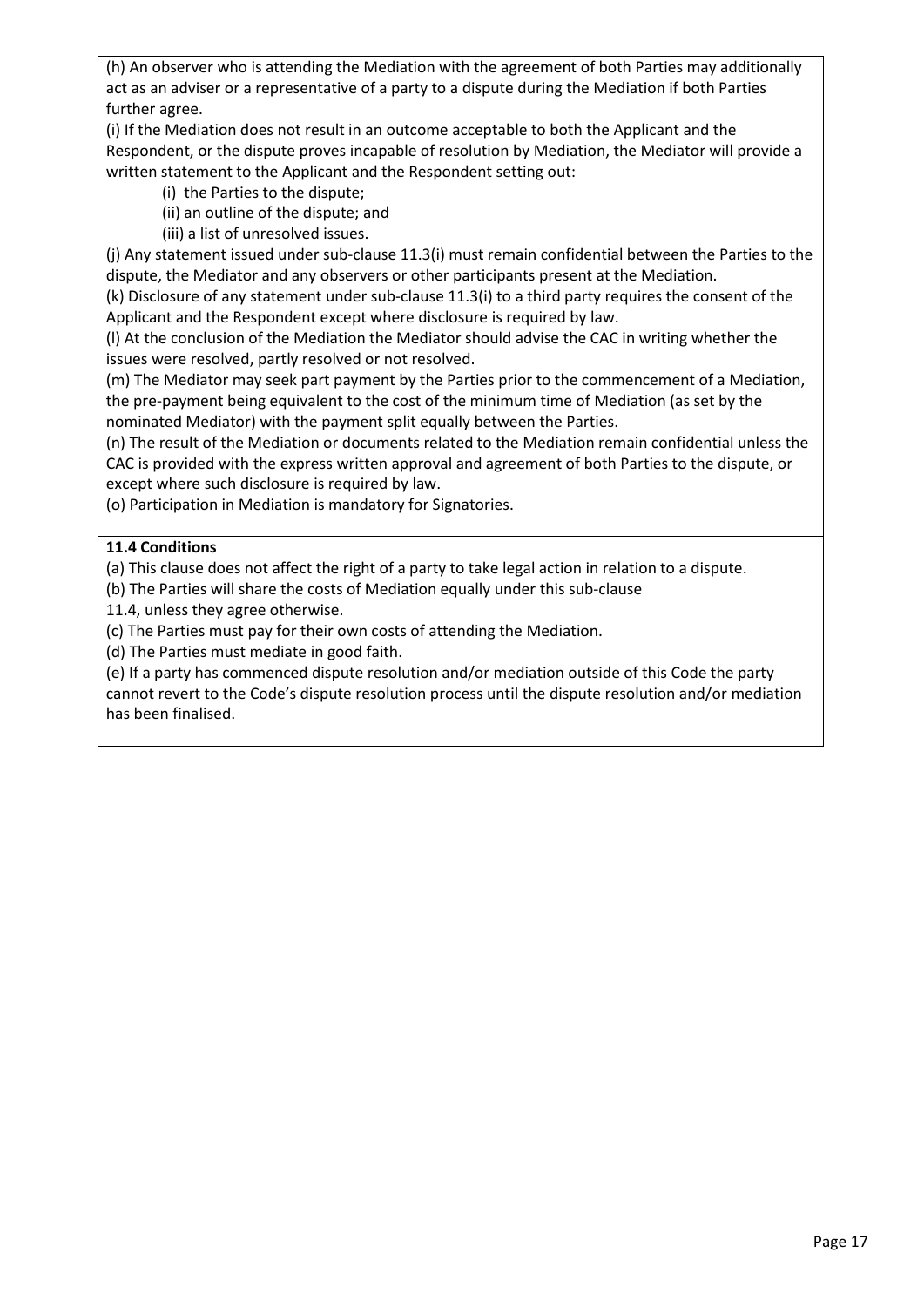## **12. Approved Determination Scheme under the Code**

12.1 The CAC shall establish an Approved Determination Scheme for the resolution of matters under the Code.

12.2 The Approved Determination Scheme will be available on the Code Website.

12.3 Determination using the Approved Determination Scheme may be sought by Signatories via the Code Website.

12.4 Determination using the Approved Determination Scheme can only proceed after IDR and Mediation processes have been concluded.

12.5 The CAC will review the Approved Determination Scheme 12 months from the date of commencement.

12.6 The CAC will identify Approved Determination Providers in Schedule 2 of the Code.

12.7 Participation in Determination is mandatory for Signatories. Signatories agree to be bound by the Approved Determination Scheme and the decision of the determination provider.